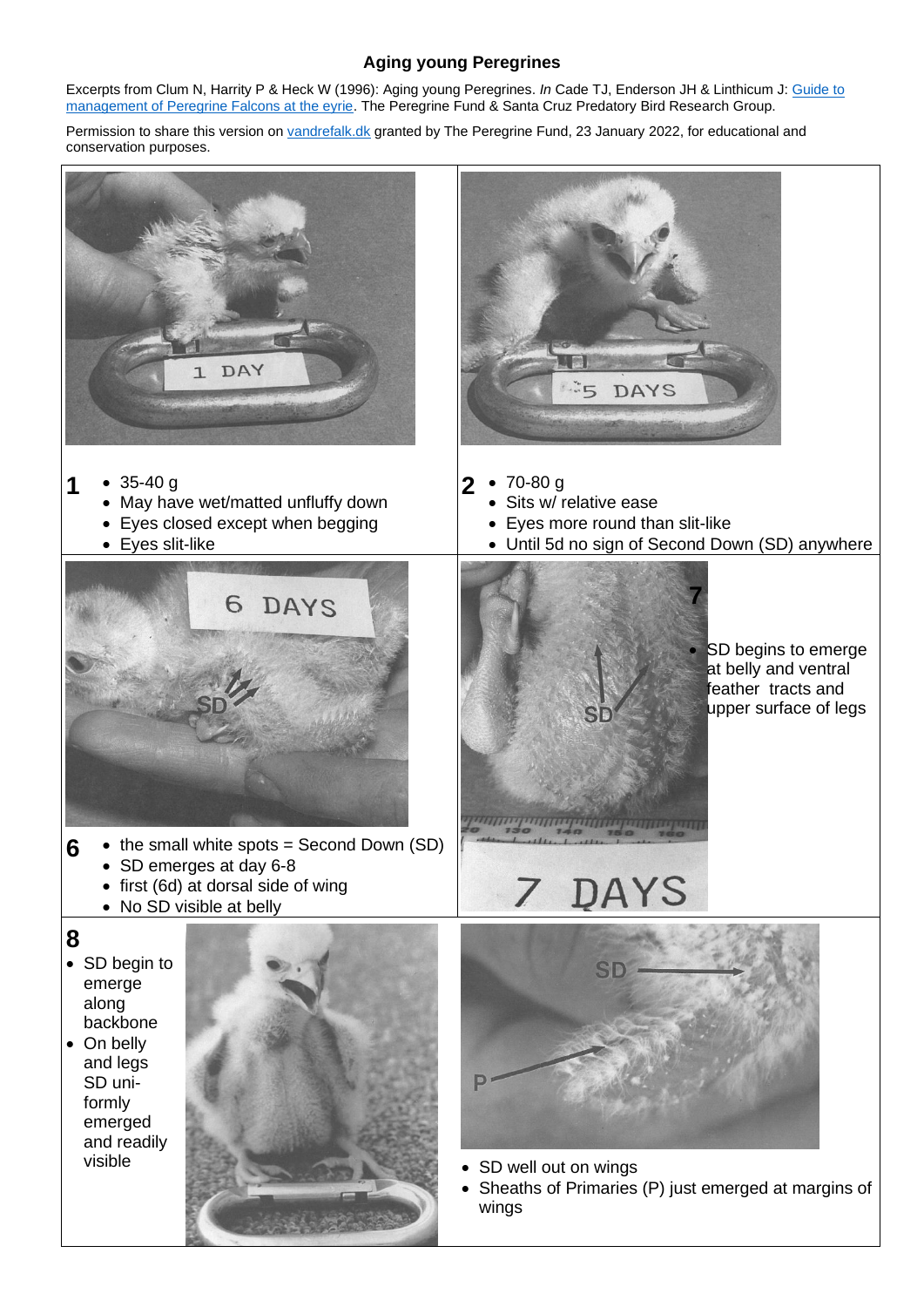# **10**

- Overall character of SD is more uniform and complete compared to 8d
- Unsplit sheaths of primaries are several mm long
- Sheaths of greater primary coverts have emerged above the primaries, usually by day 9





- Unsplit sheaths of tail feathers (rectrices, R) emerge from margins of tail
- Generally, the outer R is most visible through the down



**12**

 $\leftarrow$ 

- SD becoming dense, but individual down feathers still distinguishable
- Ear orifice has become distinct

 $\rightarrow$ 

- Sheaths of Primaries (P) and Primary Coverts (PC) continue to grow by 2-3 mm/day
- Tail sheaths are more visible, but have not yet split



- **14**
- SD quite long and bases of individual feathers no longer visible
- Tail about 2mm long, and rectrices have started to emerge from<br>sheaths





- 9th primary (P9) usually emerges from sheath at this age
- It is typically, but not always, the first
- NOTE: Between 13d and 21d the emerged portion of **tail** feathers grow 2 mm/day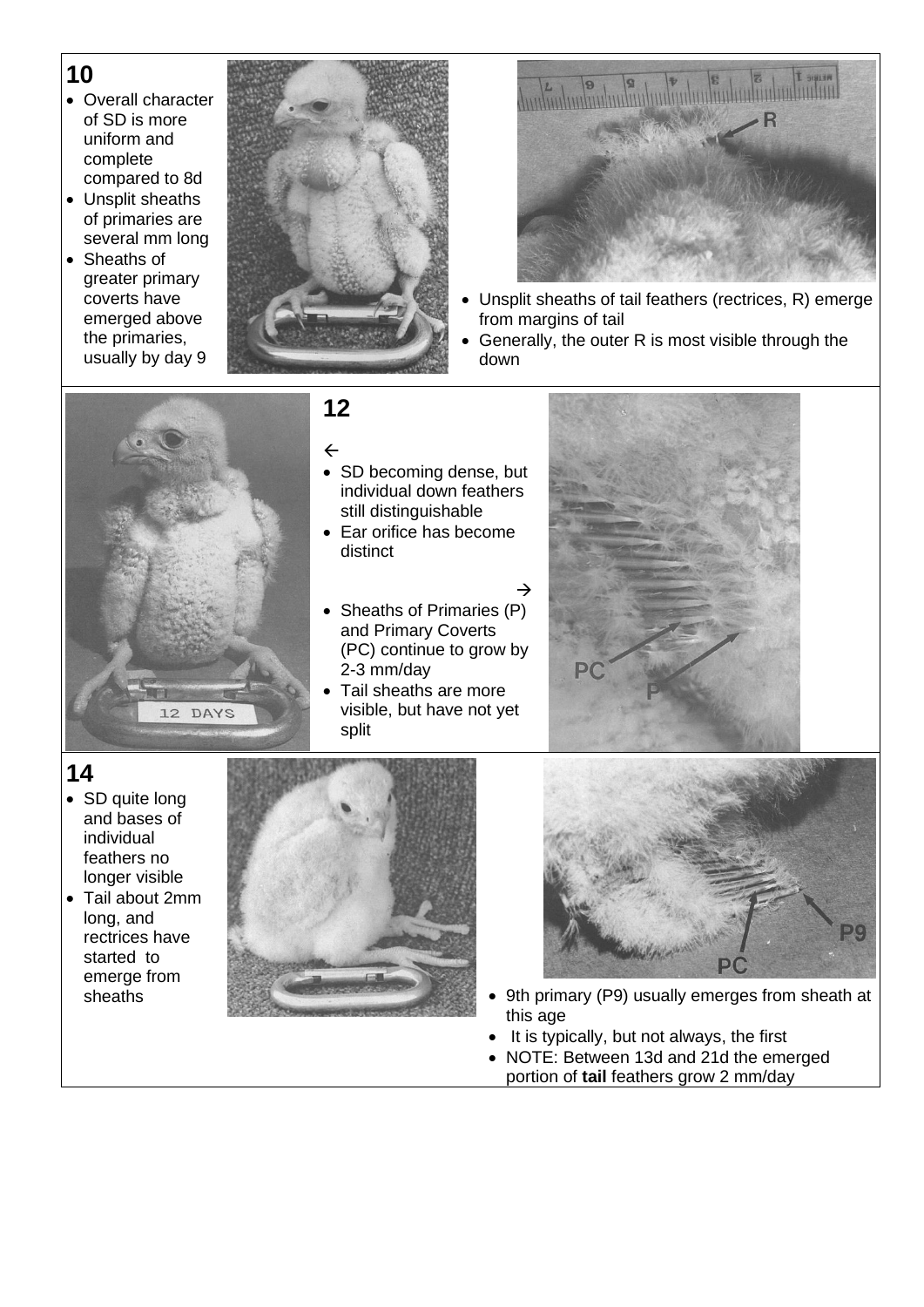### **15**

• Sits upright when alerted or to preen, and is quite alert





- All primaries emerged from sheaths
- But greater PC and alula (not shown) feathers still not broken through sheaths

#### **17**

- Contour feathers (still hidden by down) begin to push out the second down, causing it to look less uniform in length
- So the chick has a more fluffy, less matted appearance than at 15d

#### **20**

- Chick still has a heavy coat of down
- Contour feathers visible only at margin of wings and tail
- And aroud eyes and base of lower mandible



20 DAYS



- Alula feathers (not shown) emerge from their sheaths
- Greater primary coverts (PC) have broken their sheaths (usually at 16d)
- The portion of tail feathers (R) visible is still only the light-colored tips



• Between 13d and 21d the emerged portion of **tail** feathers grow 2 mm/day